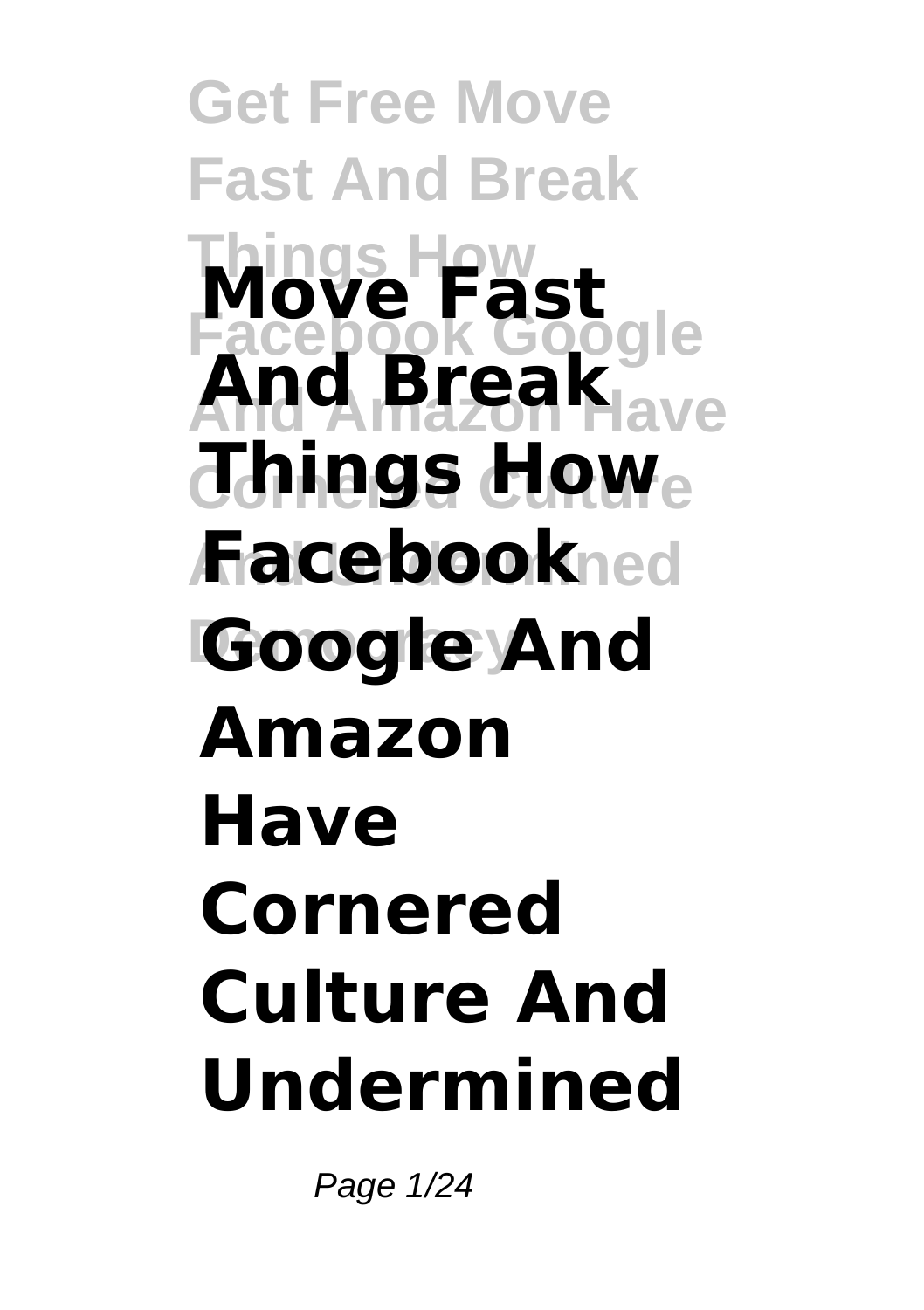**Get Free Move Fast And Break Democracy Facebook Google** completely discover a e endowment by **Iture** spending more cash. accomplish you put up further experience and nevertheless when? with that you require to acquire those all needs later having significantly cash? Why don't you try to acquire something basic in the beginning? That's

Page 2/24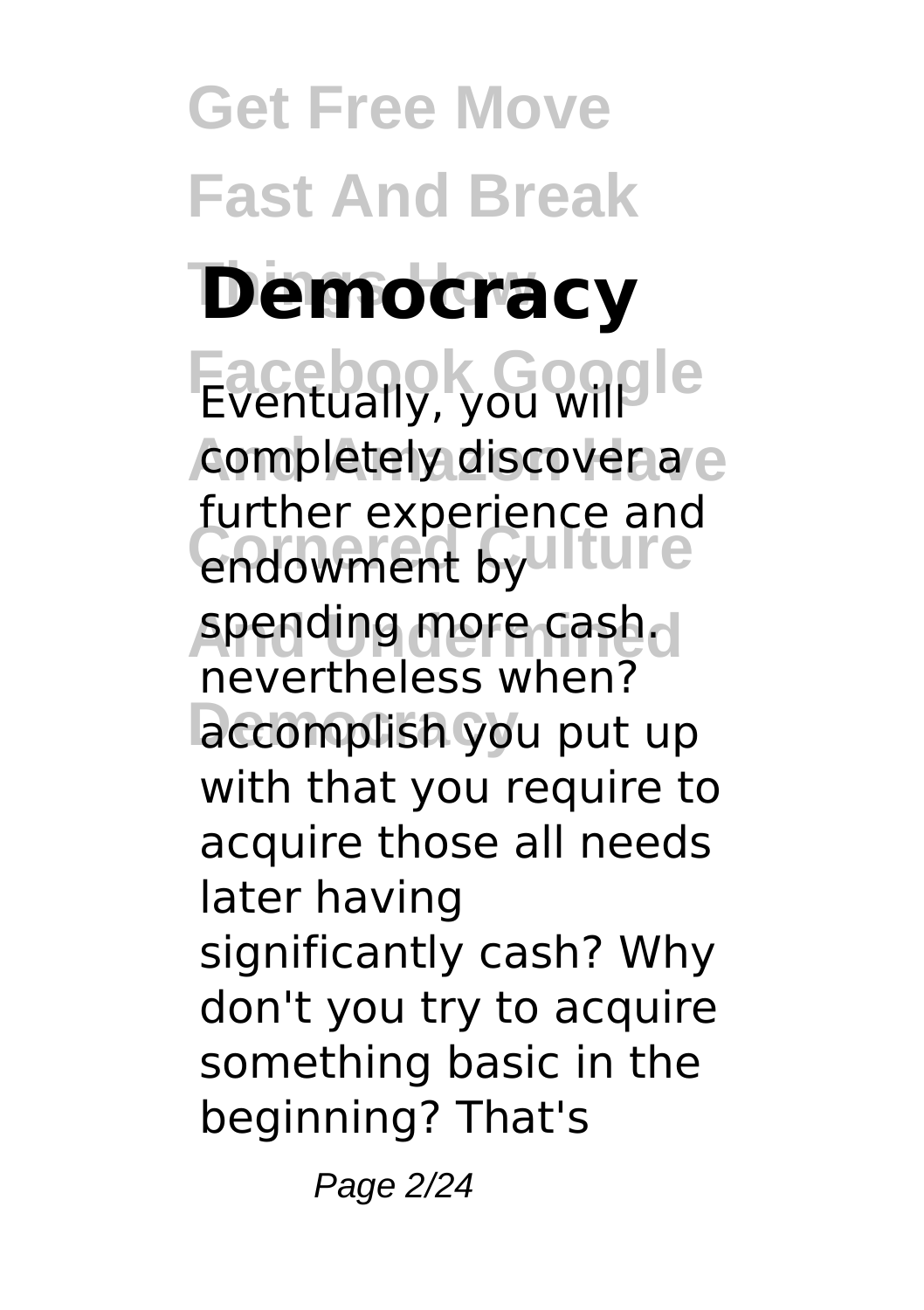something that will lead you to understand even more around the **Come places, gone Ire And Undermined** history, amusement, **Democracy** globe, experience, and a lot more?

It is your completely own grow old to comport yourself reviewing habit. accompanied by guides you could enjoy now is **move fast and break things how facebook google and amazon**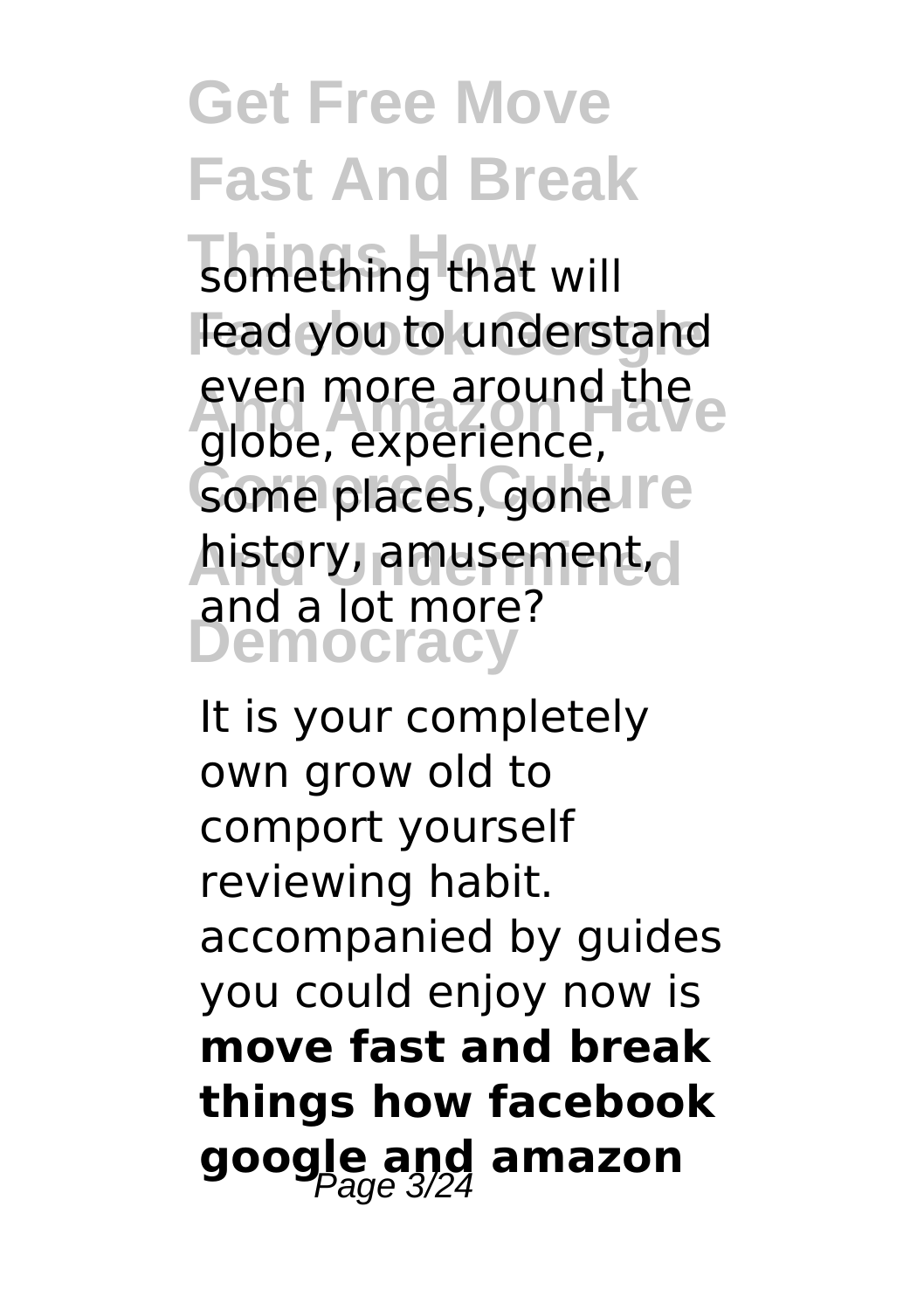**Get Free Move Fast And Break Things How have cornered Fulture and Google undermined**<br>**democracy** below. **Cornered Culture GOBI Library Solutions Democracy** print books, e-books **undermined** from EBSCO provides and collection development services to academic and research libraries worldwide.

**Move Fast And Break Things** Many of today's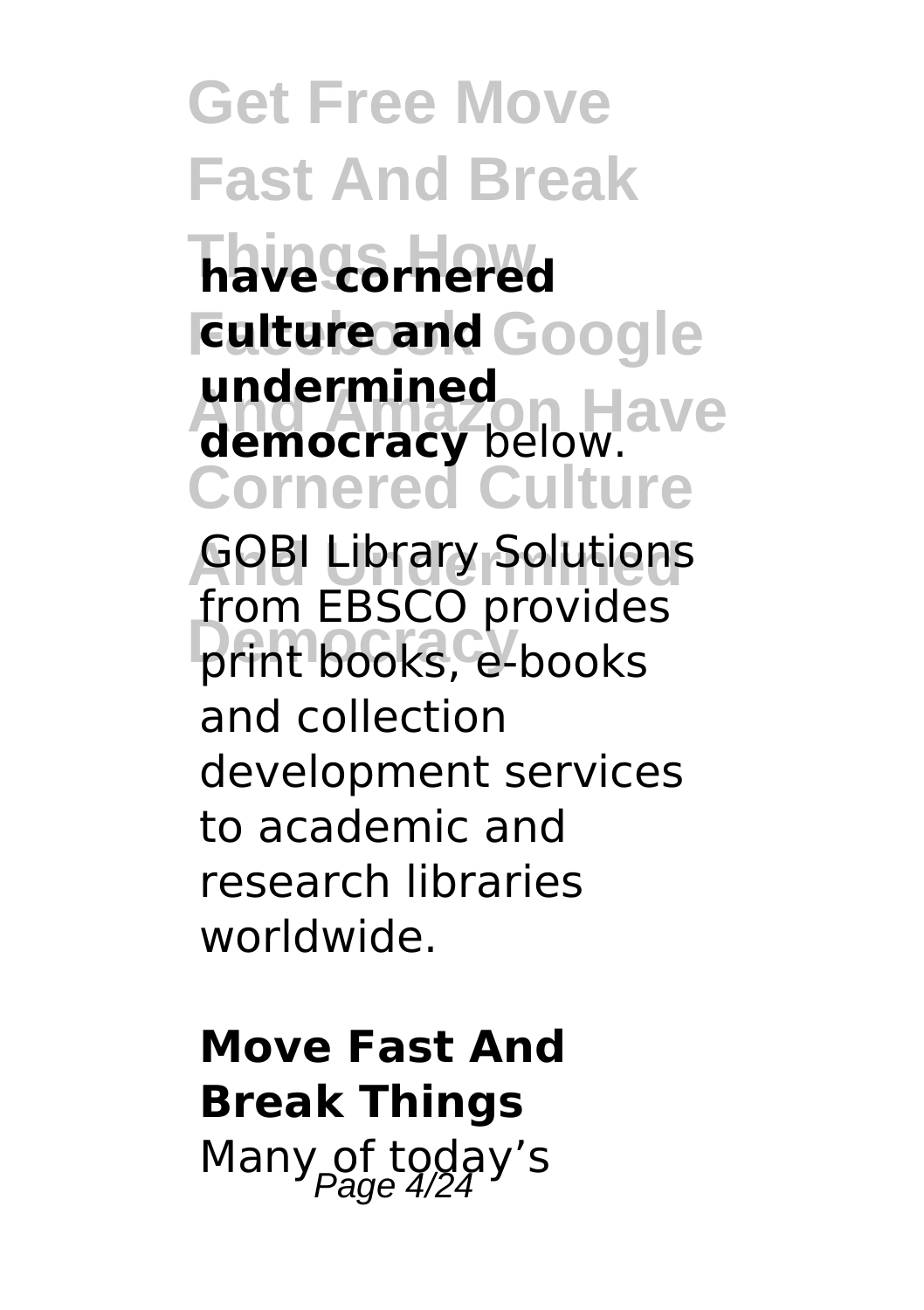**Thirepreneurs** live by Facebook founder Mark zuckerberg's now-<br>famous motto: "Move fast and break things." Zuckerberg intended internal design and ... Zuckerberg's nowfor this to inform

#### **The Era of "Move Fast and Break Things" Is Over**

Move Fast and Break Things is a biased work in which a guy who spent his career in the music industry<br>Page 5/24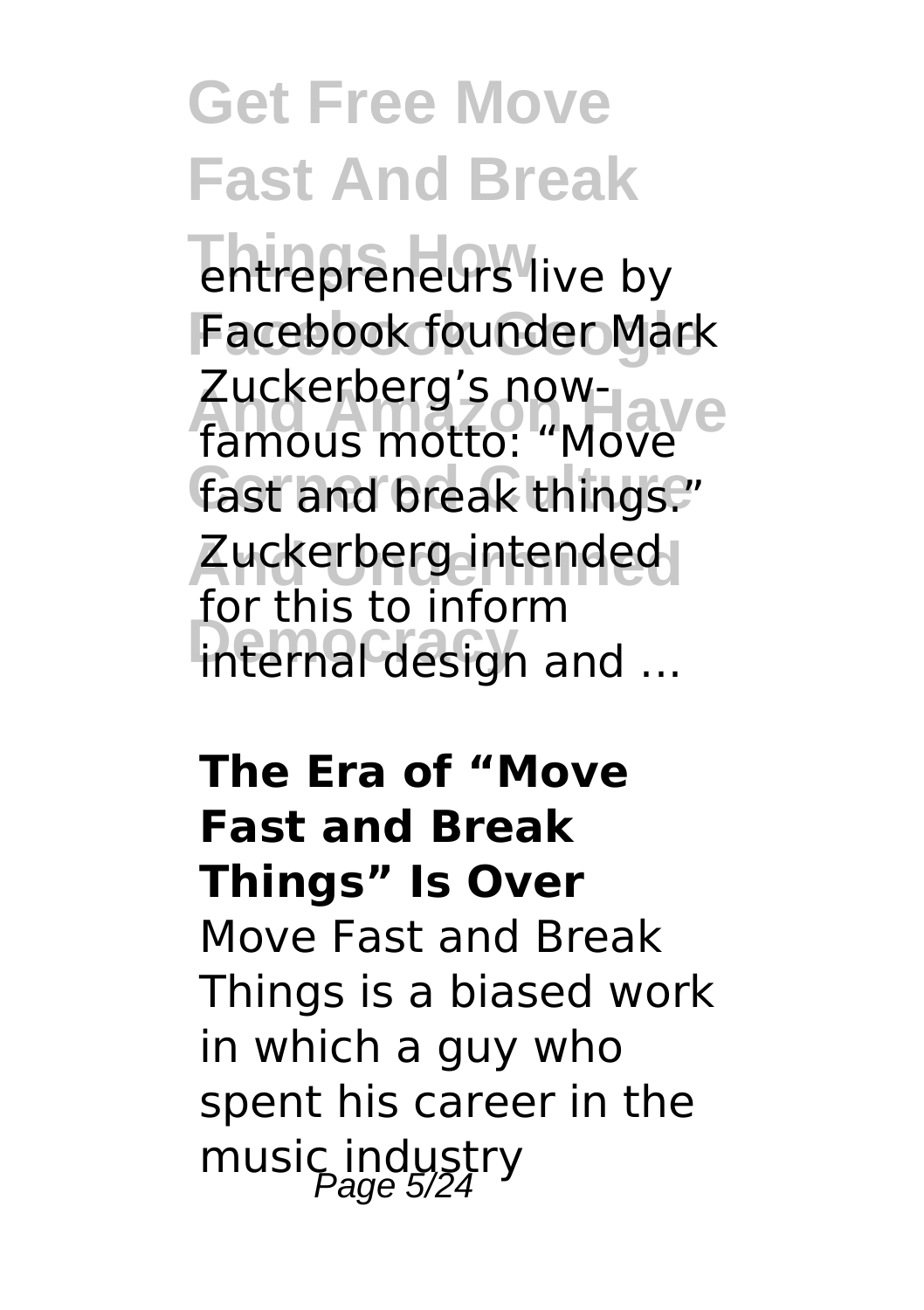bemoans the death of that golden goose and plight of the modern<sup>ve</sup> **Grtist. It's well-written. And Undermined** The pacing is perfect, **Det the direction** blames tech for the but the underlying

**Move Fast and Break Things: How Facebook, Google, and ...** Move Fast and Break Things is the riveting account of a small group of libertarian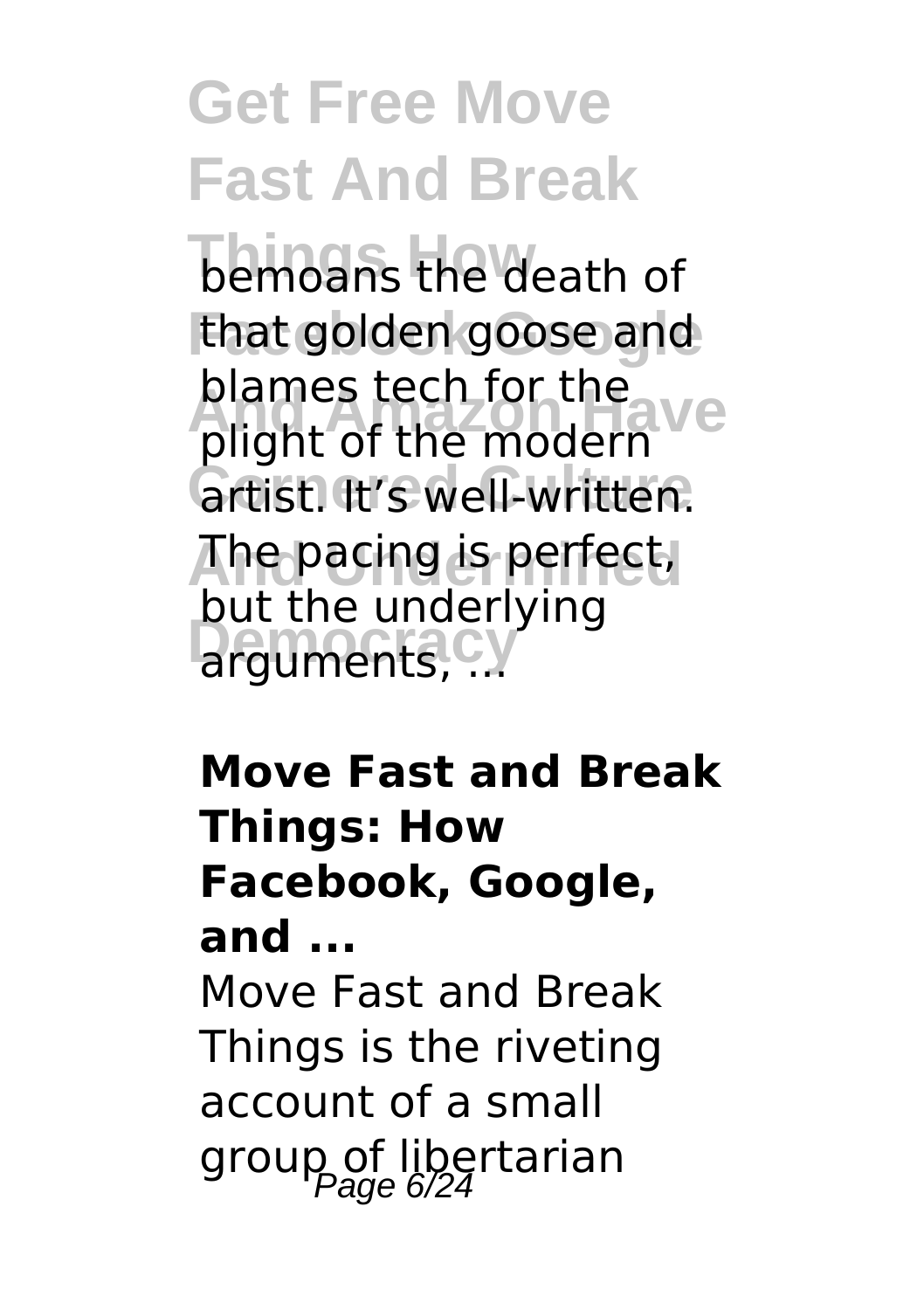**Thirepreneurs** who in the 1990s began to le **And America**<br>
decentralized vision of the Internet, in the Ire process creating three **Democracy** Facebook, Amazon, hijack the original monopoly firms - and Google -- that now determine the future of the music, film, television, publishing and news industries.

### **Move Fast and Break Things: How** Facebook, Google,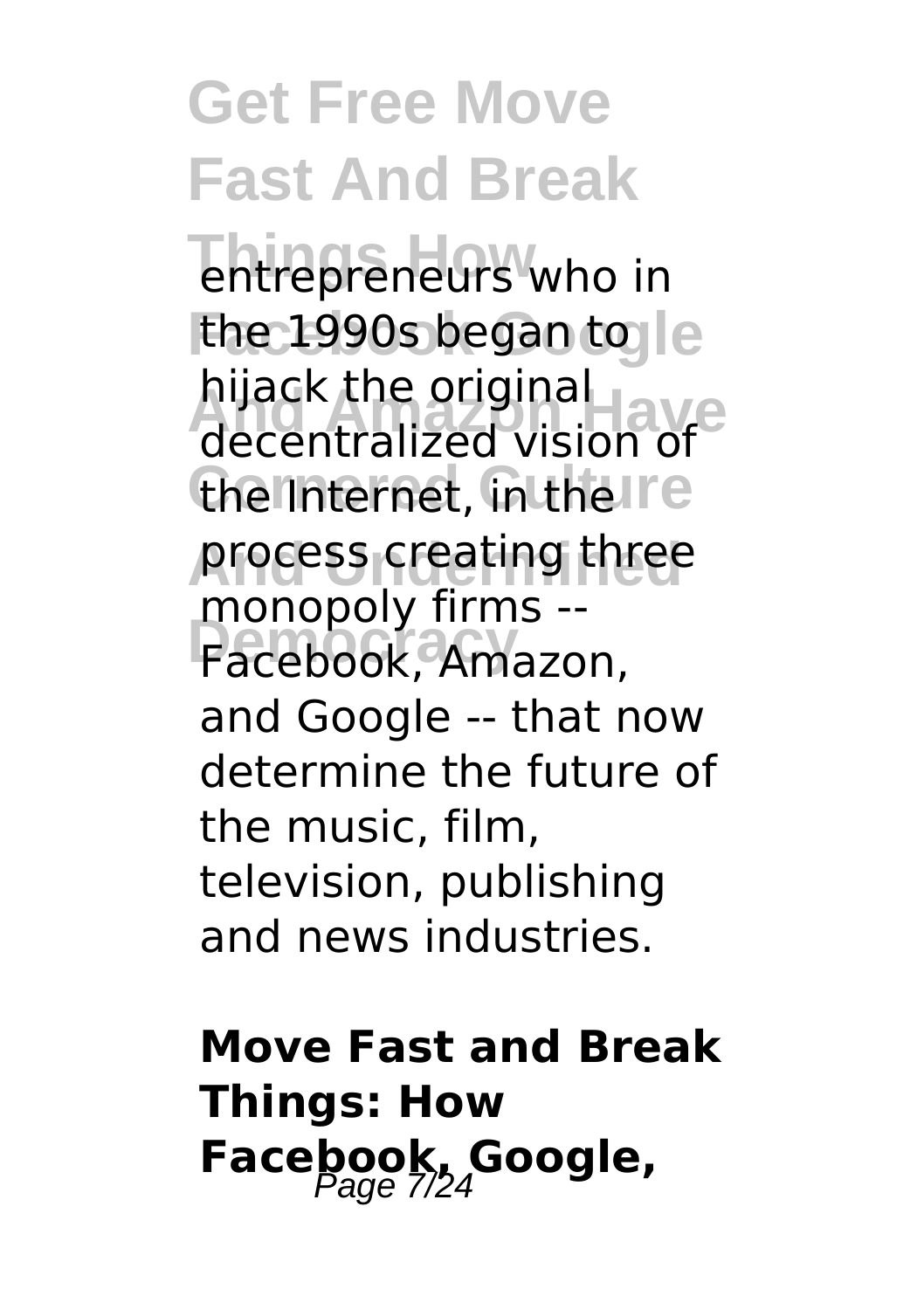**Get Free Move Fast And Break Things How and ... The problem is moving fast doesn't work**<br>across industries or for **GIPteams. And to ture** effectively move fast, place to support the across industries or for you need processes in velocity. The consequences of moving too fast and not being able to fix things when they break are high. How we got here. What has gotten us to the point where we are moving too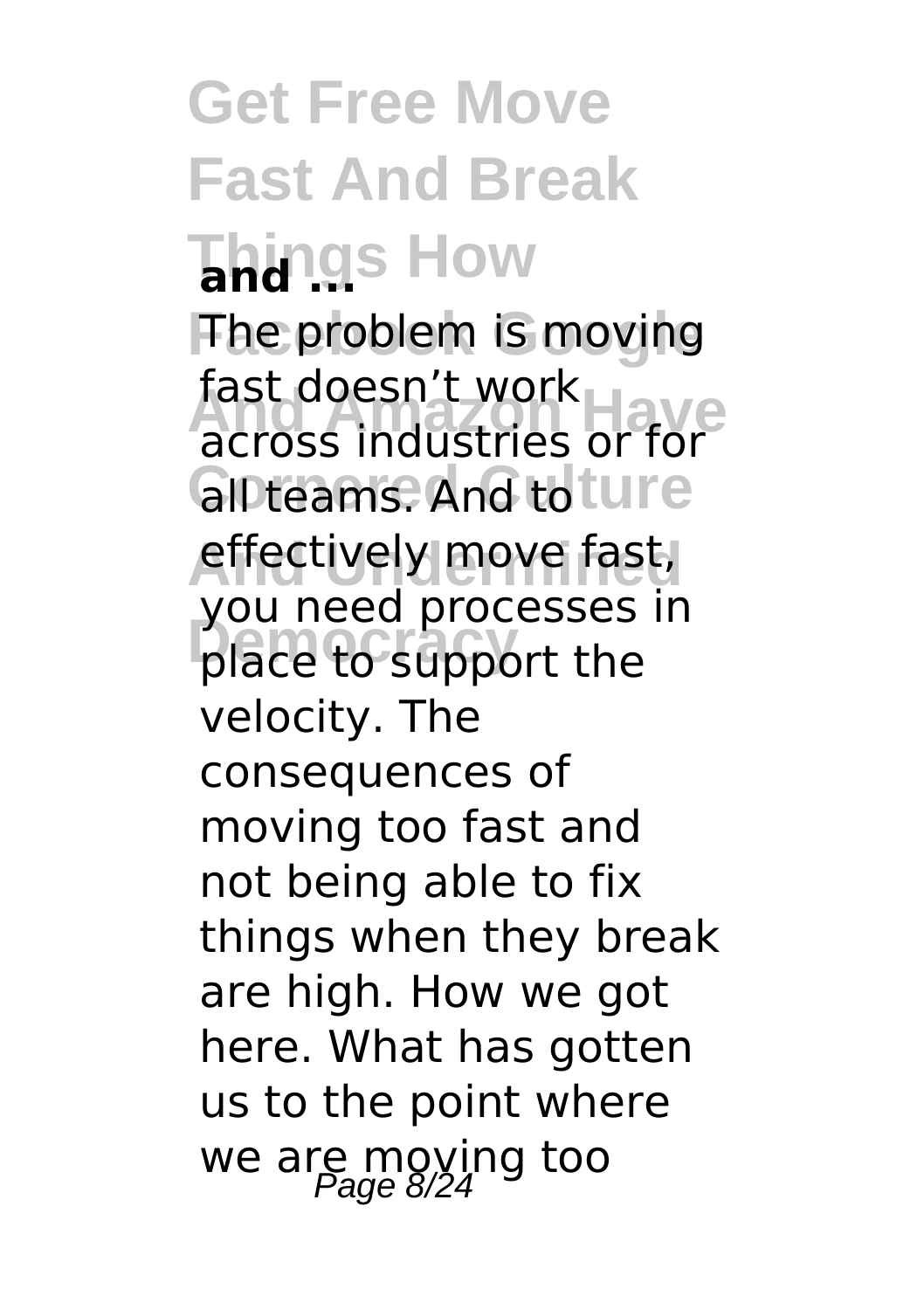**Get Free Move Fast And Break Fast? In short ... Facebook Google The Fallacy Of Move**<br>Fast And Break **Things - Young ture And Undermined Upstarts** and break things" has **Fast And Break** The phrase "move fast, been echoing down the halls of tech companies for years. While this may sound like a good way to operate it will be challenging without having processes in place to set teams and individuals up for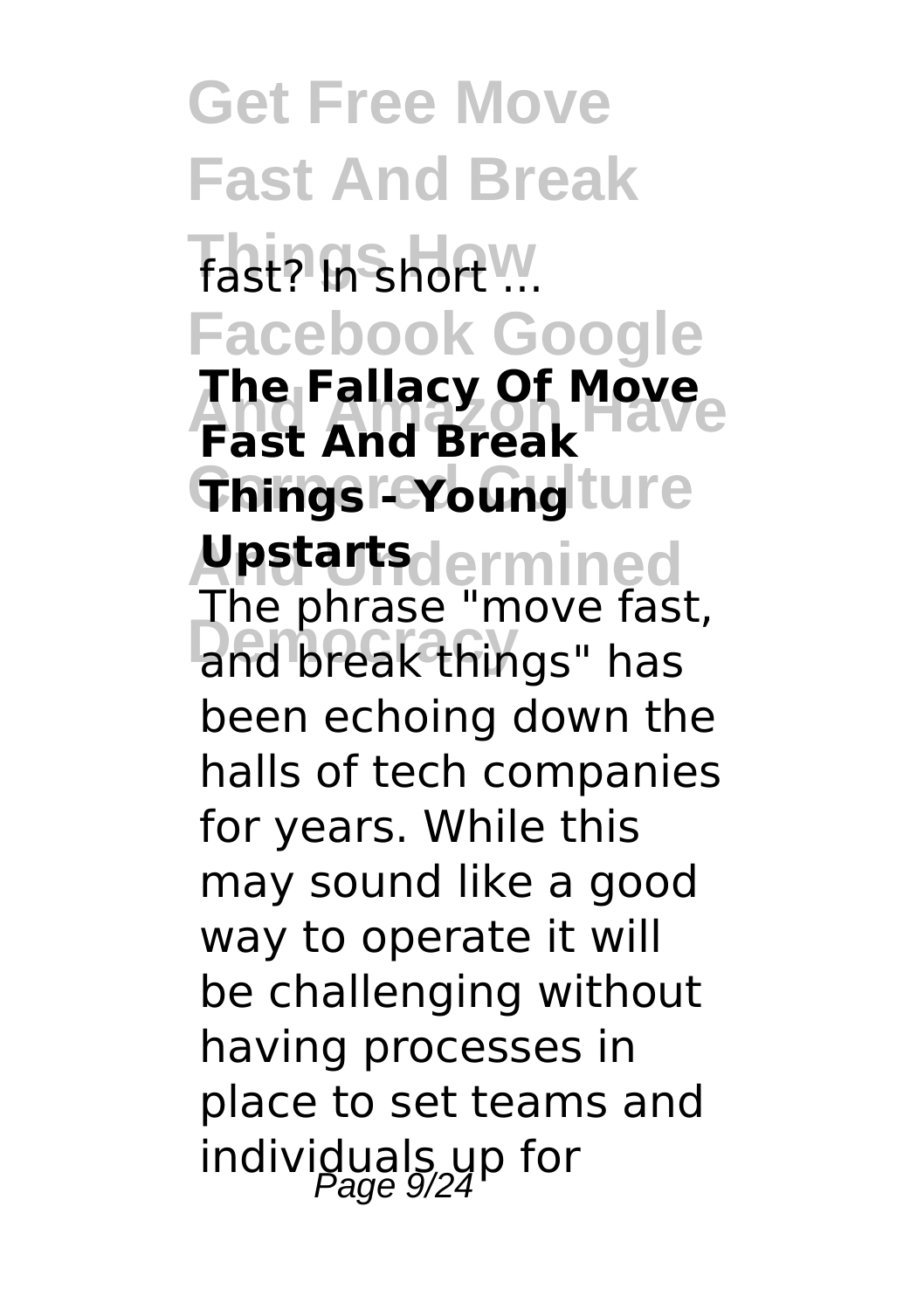**Thicess.** You might be thinking "Ugh process. **And Amazon Have** innovation, slow things down, and introduce<sup>e</sup> **And Undermined** unnecessary hurdles to **Democracy** jump Processes stifle

#### **The Fallacy of Move Fast and Break Things | QCon Plus 2020**

"Unless you are breaking stuff, you aren't moving fast enough" — Mark Zuckerberg.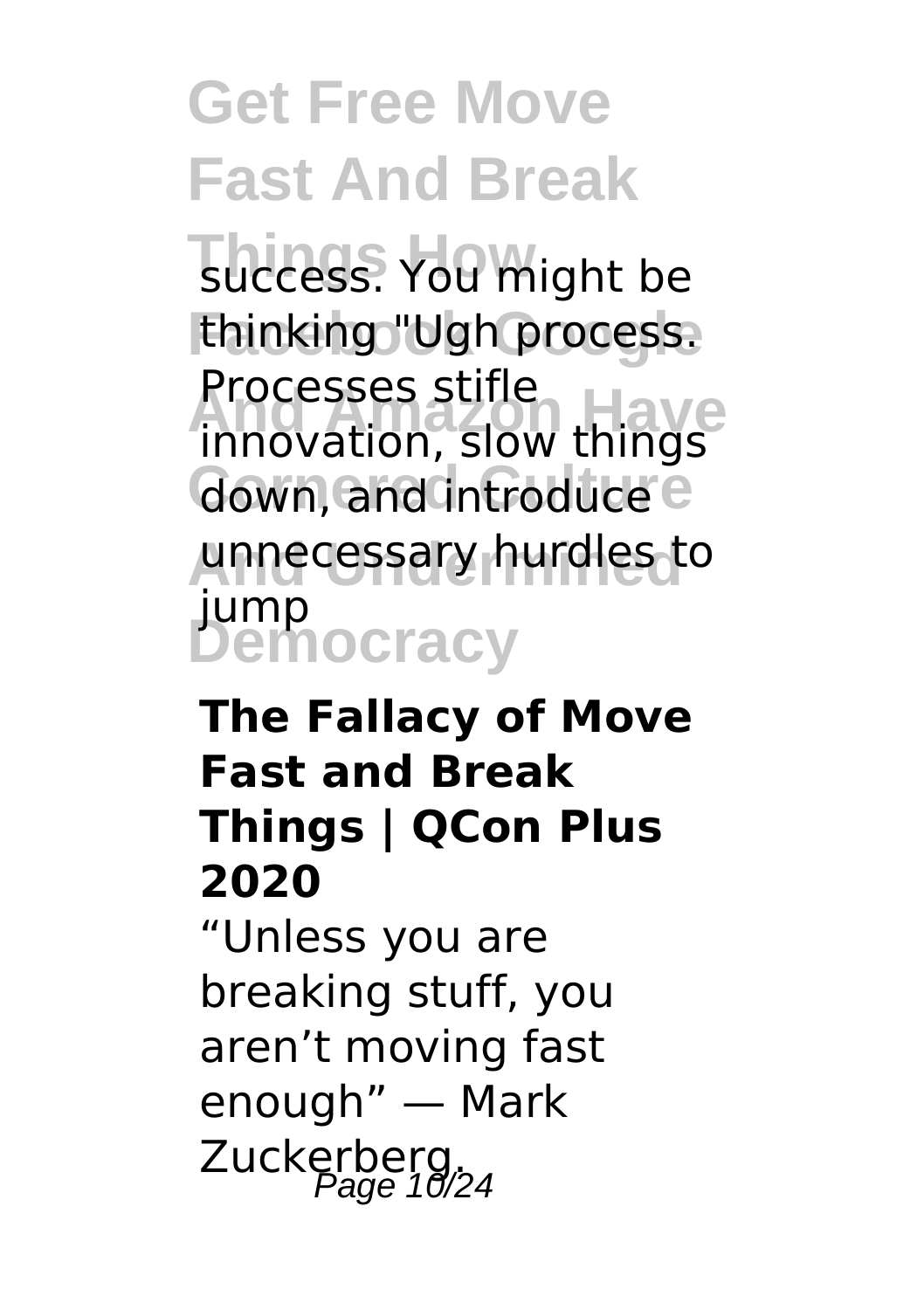**Zuckerberg's line is the** most well-known ogle example of a common<br>piece of advice on how to get ahead at work or **And Undermined** how to get ahead in life more generally. example of a common more generally: "move tradeoff: move fast and break things or move slow and don't break things.

**The 70% Rule: How to Move Fast and Break Things (and why**  $P_{\text{age 11/24}}$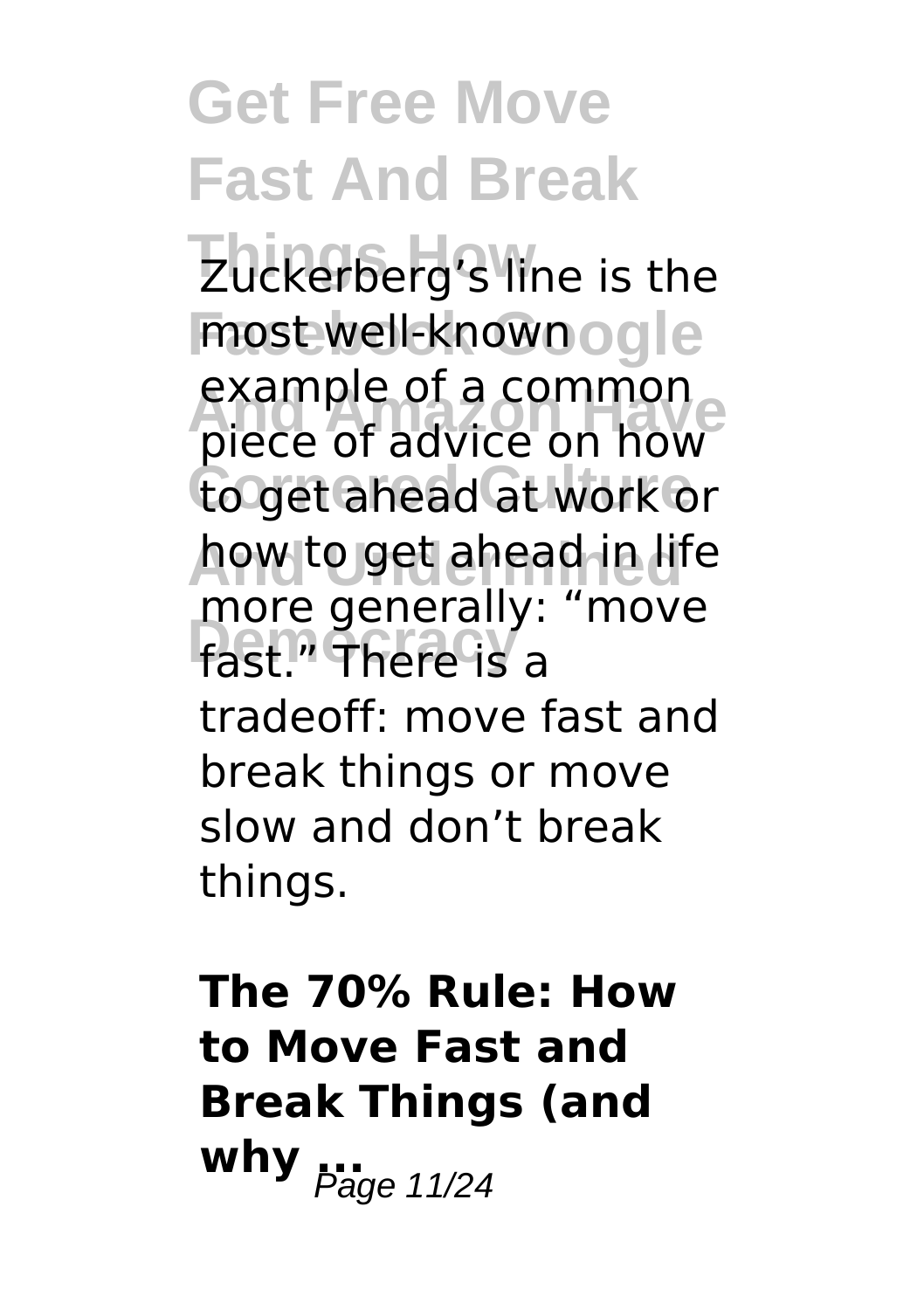Move fast and break things makes sense in **And Amazon Have** such as product Gevelopment. ulture **Innovation requires d Democracy** grounds and break antifragile systems that we explore new thing. Get feedback, fix things, and learn fast.

#### **Move Fast and Break Things is Not Dead | by The Quantified ...** Zuckerberg: 'Move fast and break things' isn't how Facebook operates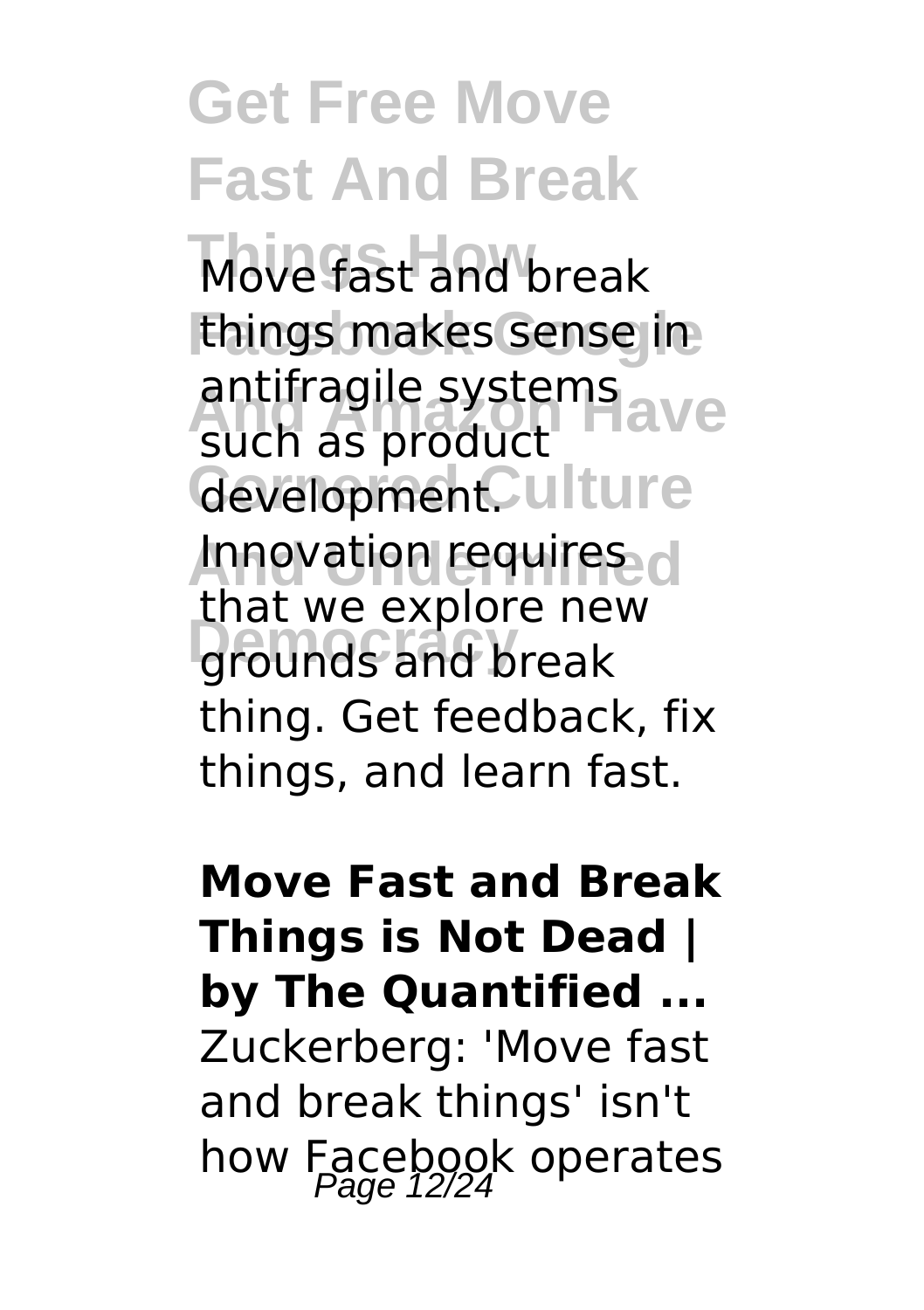anymore. CEO Mark Zuckerberg distancese **Facebook Irom its**<br>early, hacker-geared motto to a more Iture **And Undermined** mature one focused on **Democracy** stability. Facebook from its

**Zuckerberg: 'Move fast and break things' isn't how ...** Move fast and break things may refer to: . Move fast and break things (motto), internal motto used by Facebook until 2014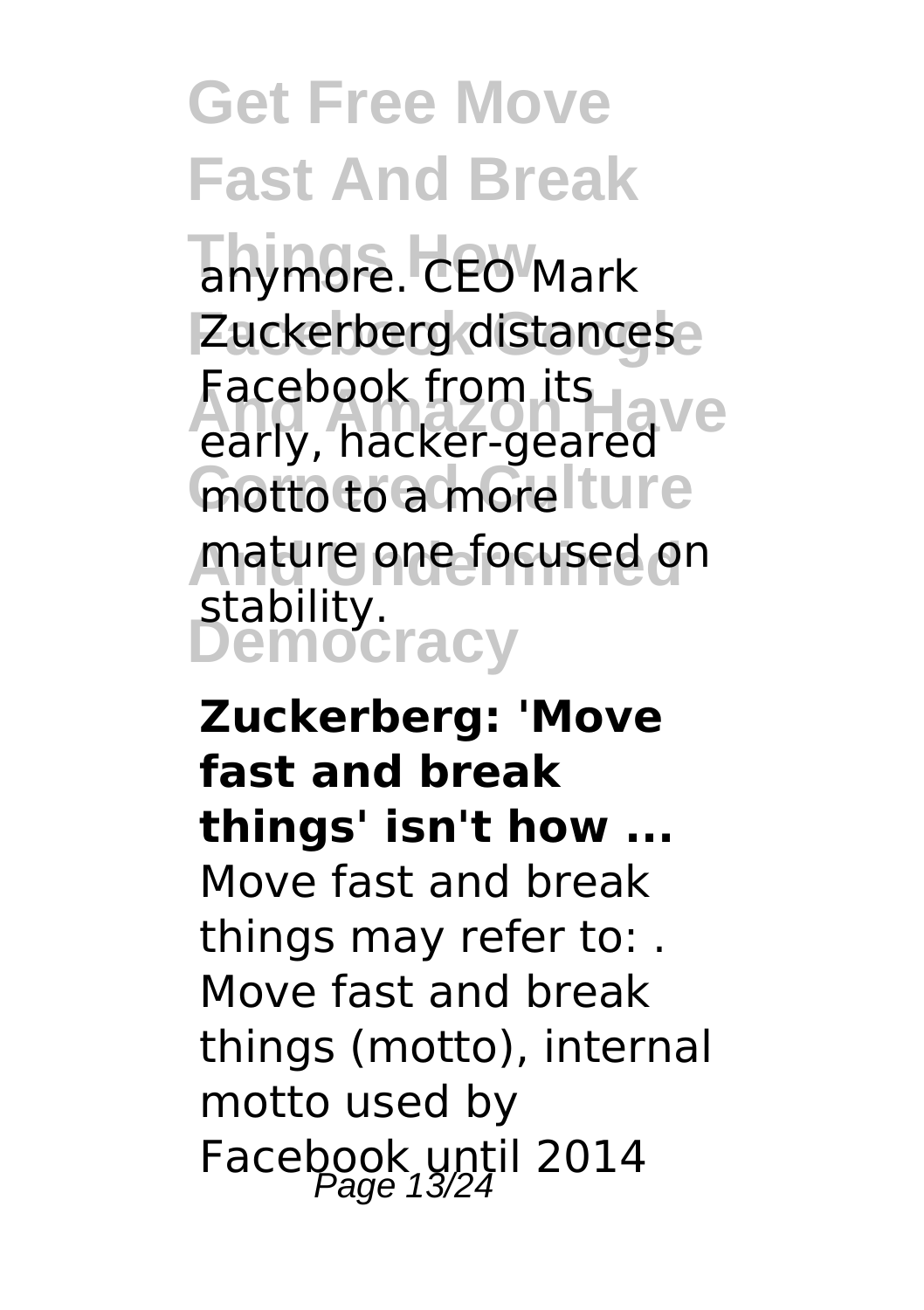**Things How** Move Fast and Break **Things, 2017 book bye** Jonathan Taplin<br>Subtitled How Facebook, Google and Amazon Have Cornered Undermined<sup>y</sup> subtitled How Culture and **Democracy** 

#### **Move fast and break things - Wikipedia**

Other things: Tips on technology and government, Climate FAQ , Katharine Hayhoe xkcd.com is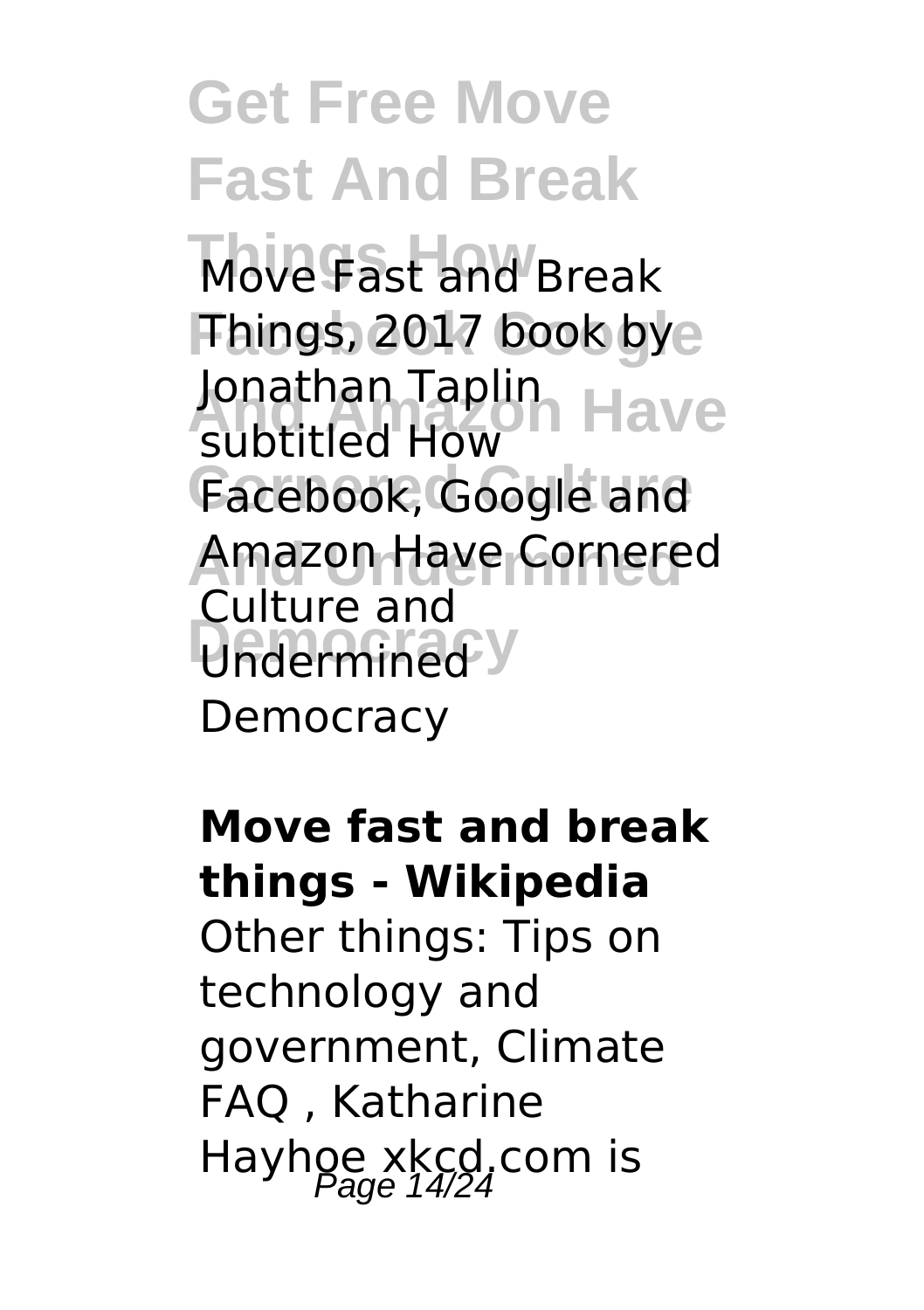**best viewed with Netscape Navigator 4.0** or below on a Pentium<br>3+1 emulated in Javascript on an Apple **AGSI Undermined** 3±1 emulated in

### **Democracy xkcd: Move Fast and Break Things**

You should attempt to move fast, you should try to break things—but only when you have the right protections and processes in place. Using a combination of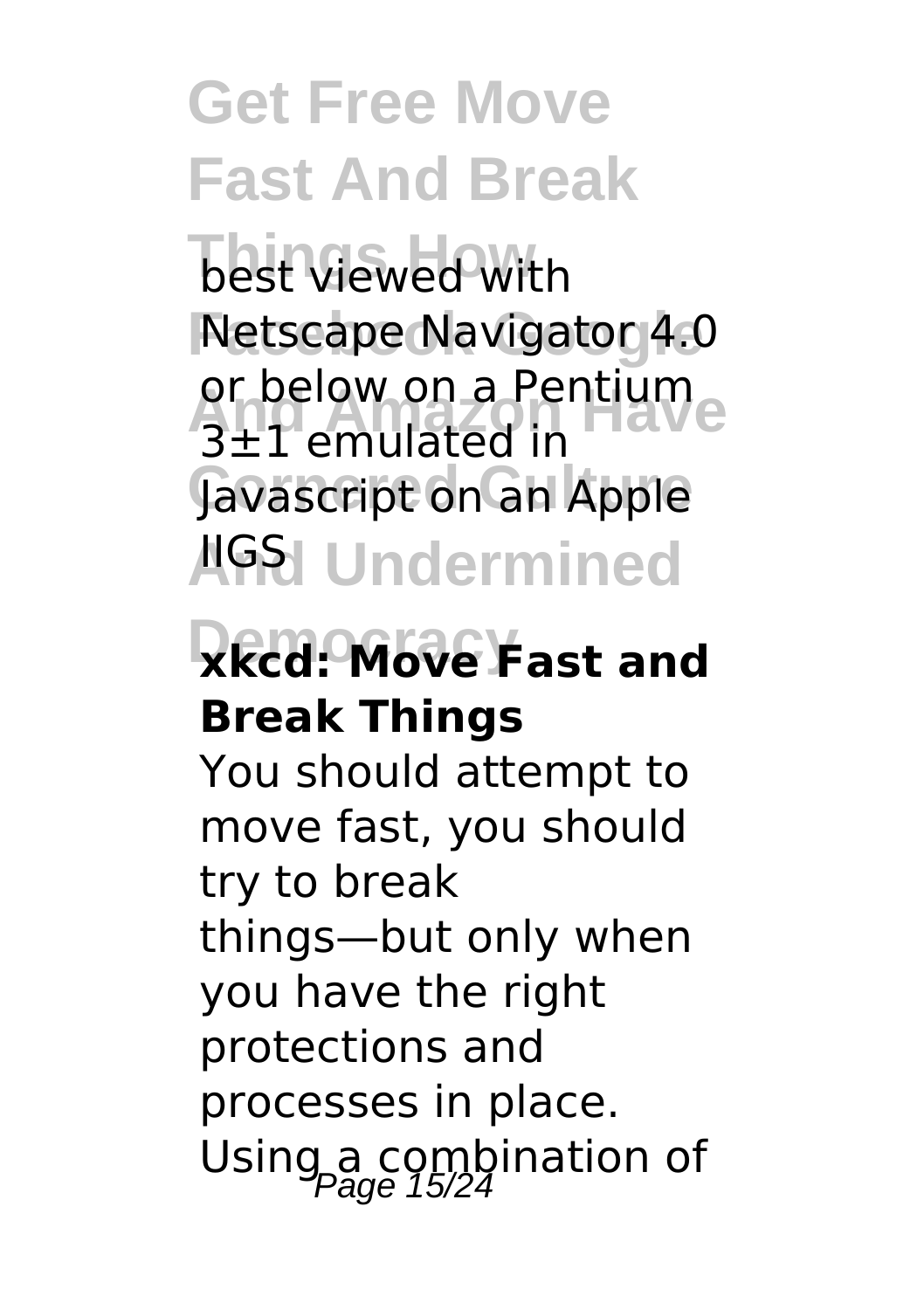**Get Free Move Fast And Break** the right tools and processes, you cangle deliver more value<br>factor without **Sacrificing quality or e And Undermined** your employees' **Democracy** Parzych is a developer faster without health. \_\_\_\_\_ Dawn advocate at LaunchDarkly ...

**The Fallacy of Move Fast and Break Things - Global Trade ...** In 2014, Facebook changed its motto for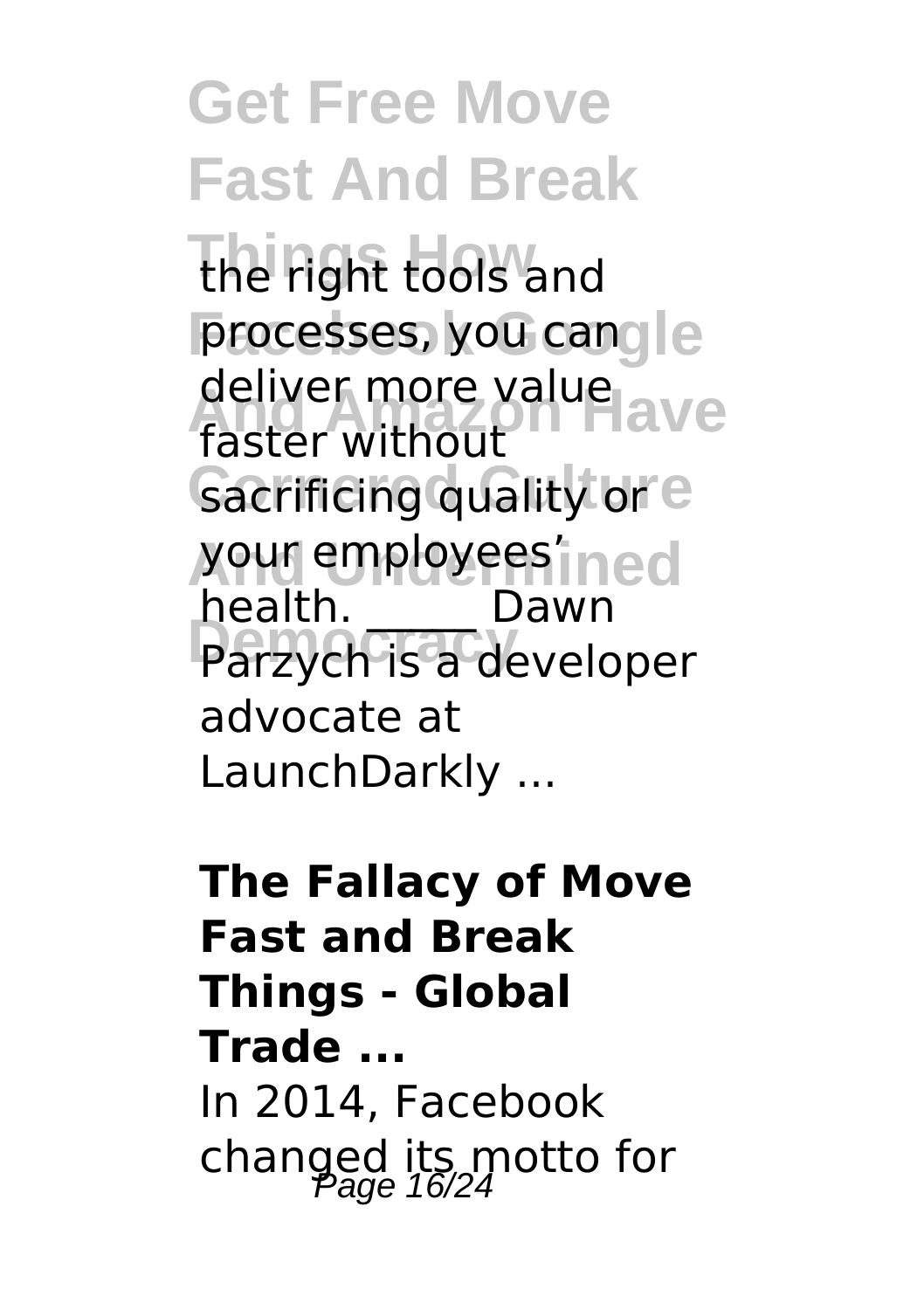developers from "Move **Fast and Break Things"** to "Move Fast With"<br>Stable Infra "They ave feared that may have **been moving too fast** going clearly. With Stable Infra." They to see where they were good reason. As George Gilder points out in Life after Google, big social media are free because the user is the product, sold to advertisers.

# **Facebook's old**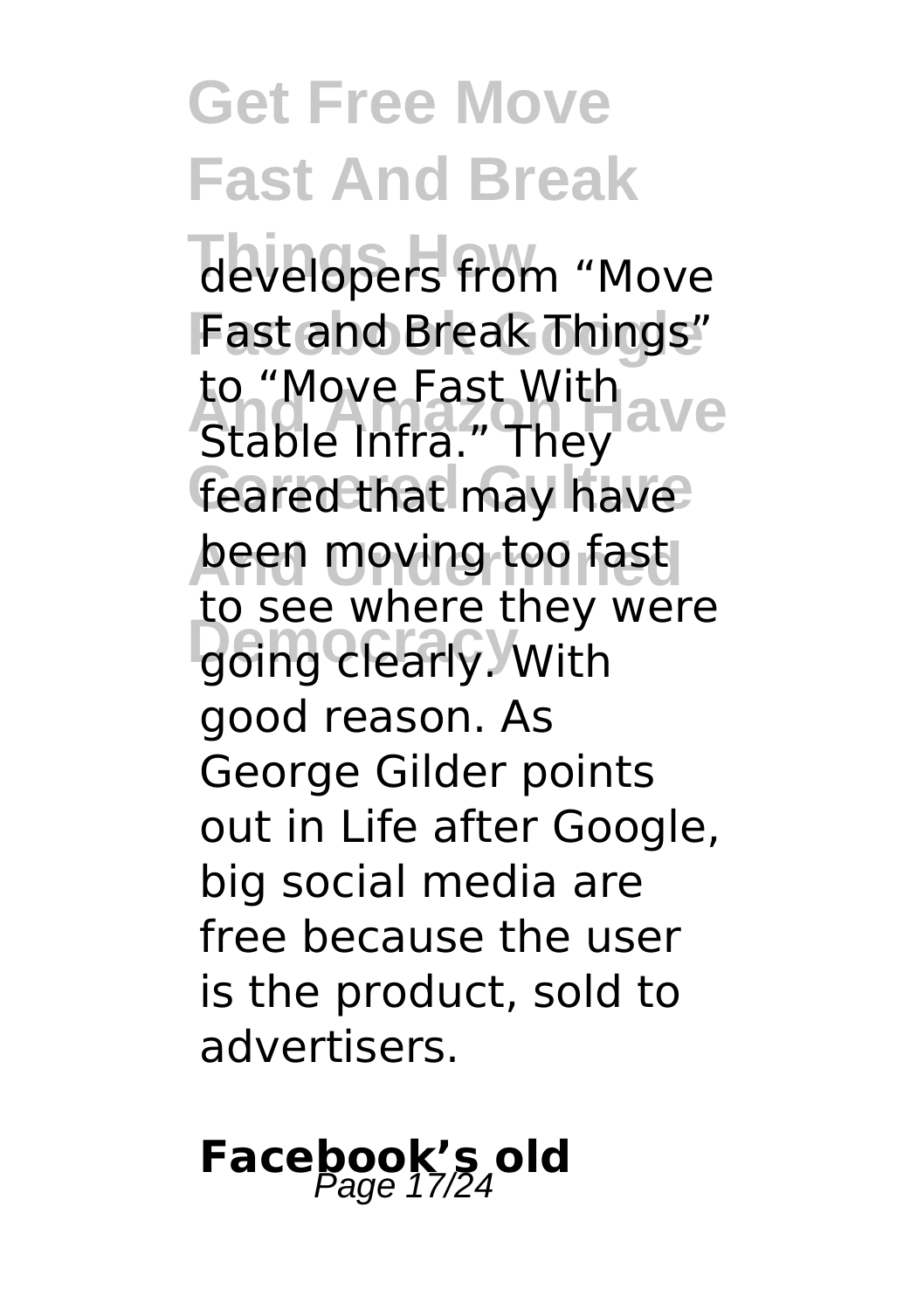### **Get Free Move Fast And Break Things How motto was "Move fast and break** ogle **And Amazon Have Things is published by things ...**

**Macmillan. To order a Democracy** £18.99) go to booksho copy for £14.24 (RRP p.theguardian.com or call 0330 333 6846. Free UK p&p over £10, online orders only.

#### **Move Fast and Break Things by Jonathan Taplin review – the**

**...** Page 18/24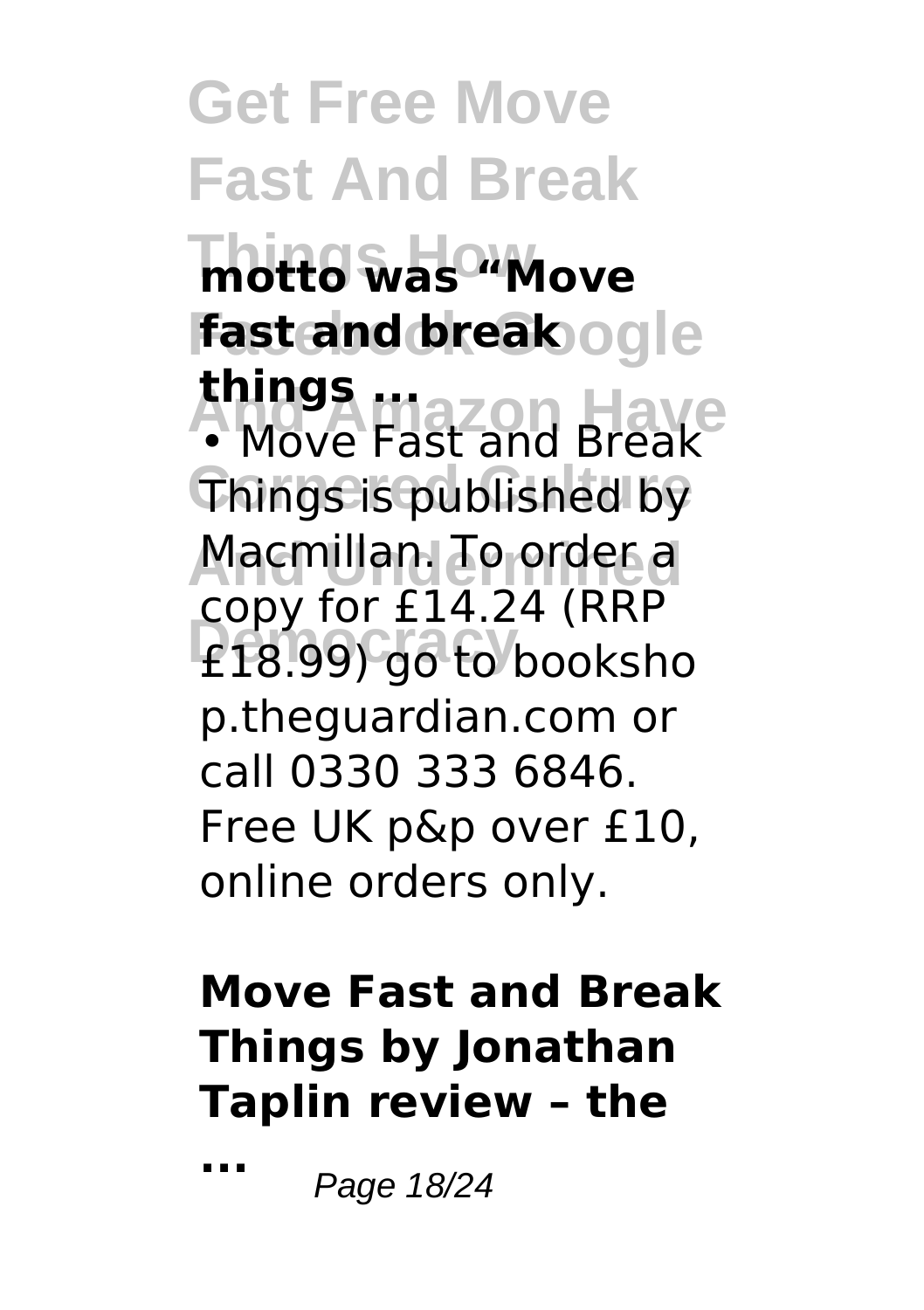**Things How** "Move fast and break things" is a saying gle **And Amazon Have** engineering industries. **In that context, litture means that making d Consequence** of common in science and mistakes is a natural innovation in a highly competitive and complex environment. In particular, it was adopted by Mark Zuckerberg at Facebook ...

# **1428: Moye Fast and**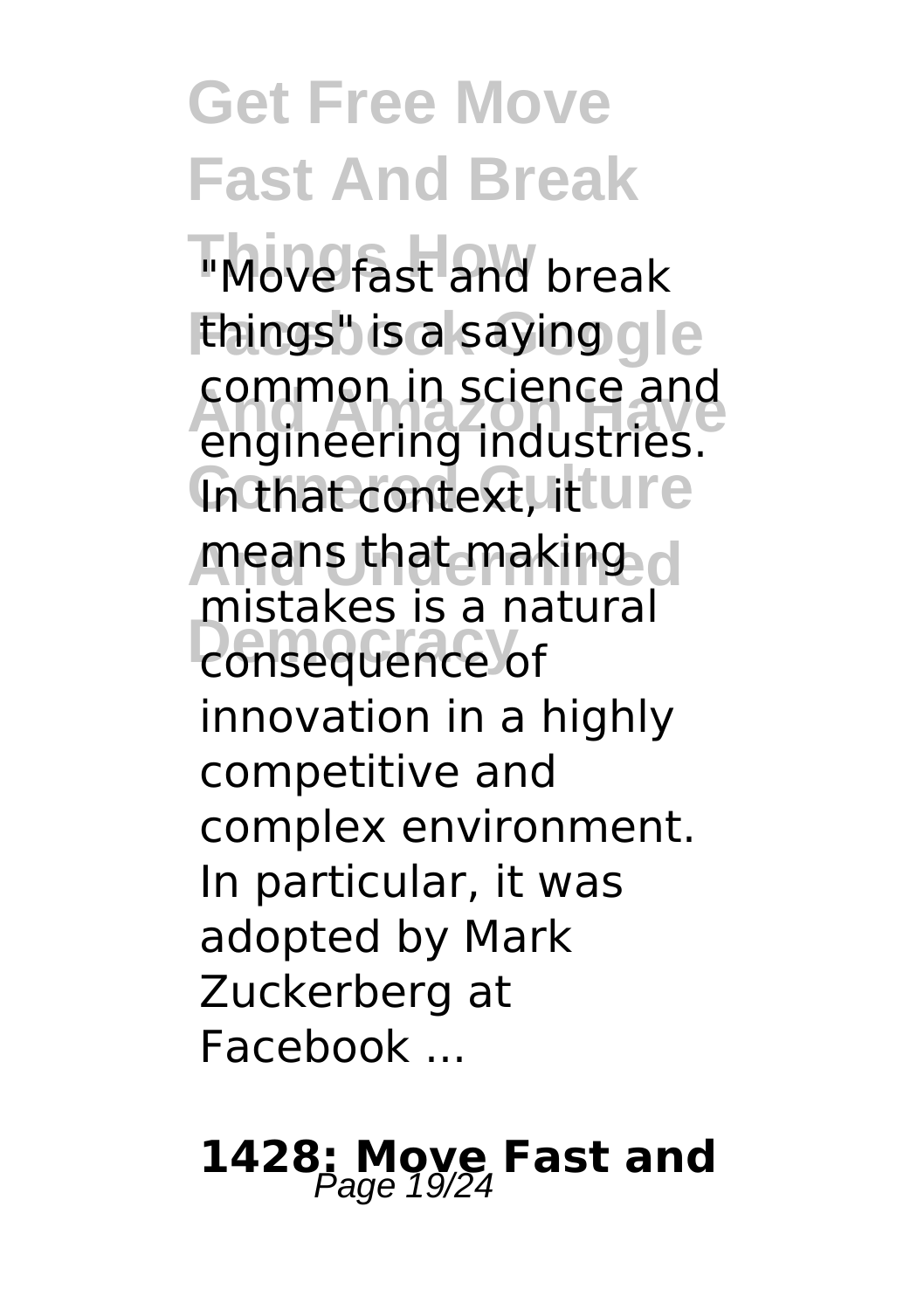**Get Free Move Fast And Break Things How Break Things explain xkcd**oogle The problem is moving<br>fast doesn't work *<u>across</u>* industries or for **Alhteams.dermined Democracy** you need processes in fast doesn't work effectively move fast, place to support the velocity. The consequences of moving too fast and not being able to fix things when they break are high. How we got here. What has gotten us to the point where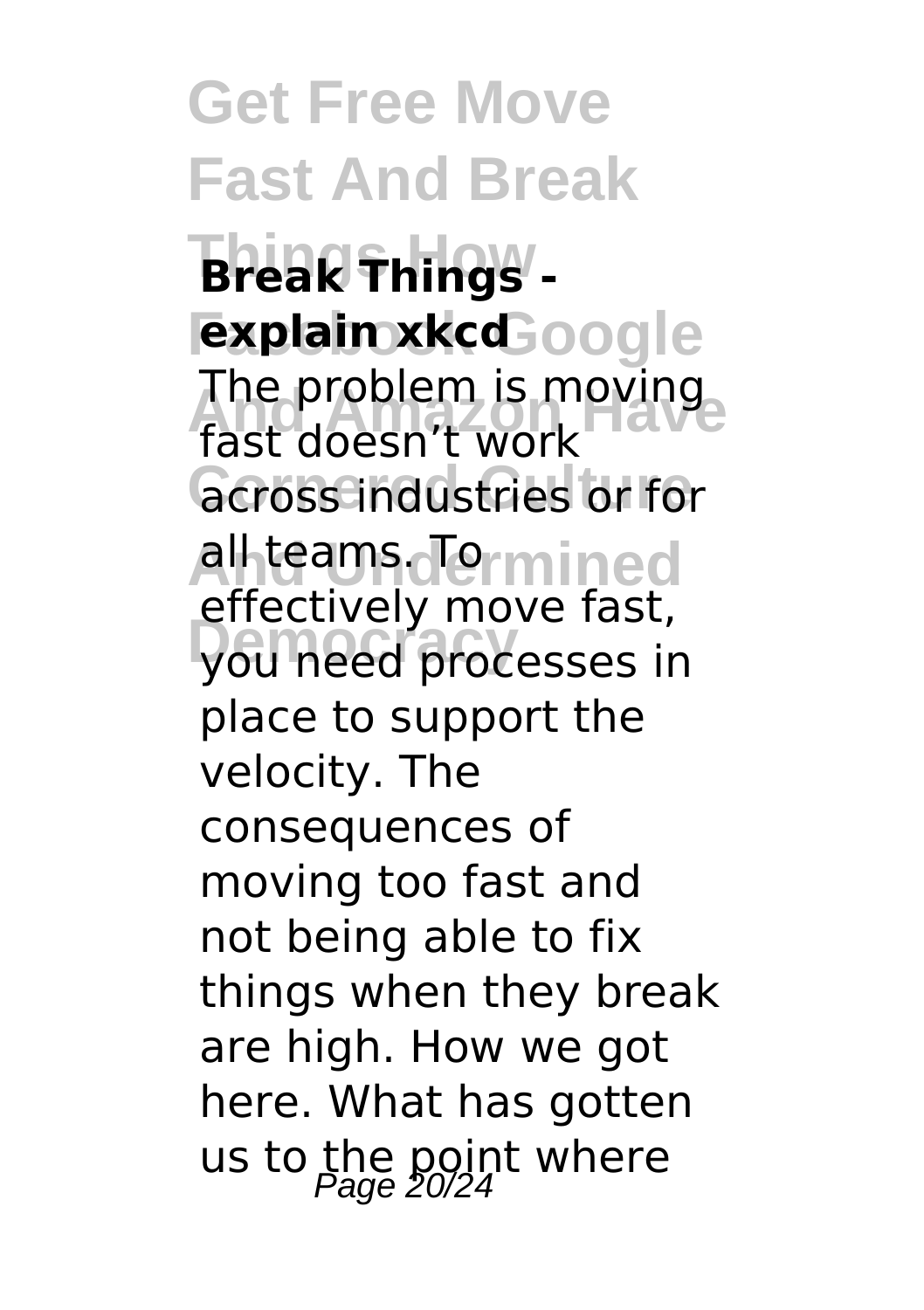**Get Free Move Fast And Break Things How** we are moving too fast? In short, we have. **And Amazon Have The Fallacy of Move Fast and Break**ture **And Undermined Things | Everyone remembers LaunchDarkly Blog** when Zuckerberg came out with the Facebook motto: 'Move fast and break things'. Few recall when he changed it to 'move fast, with stable infra'. This was a Zuckerberg

... Page 21/24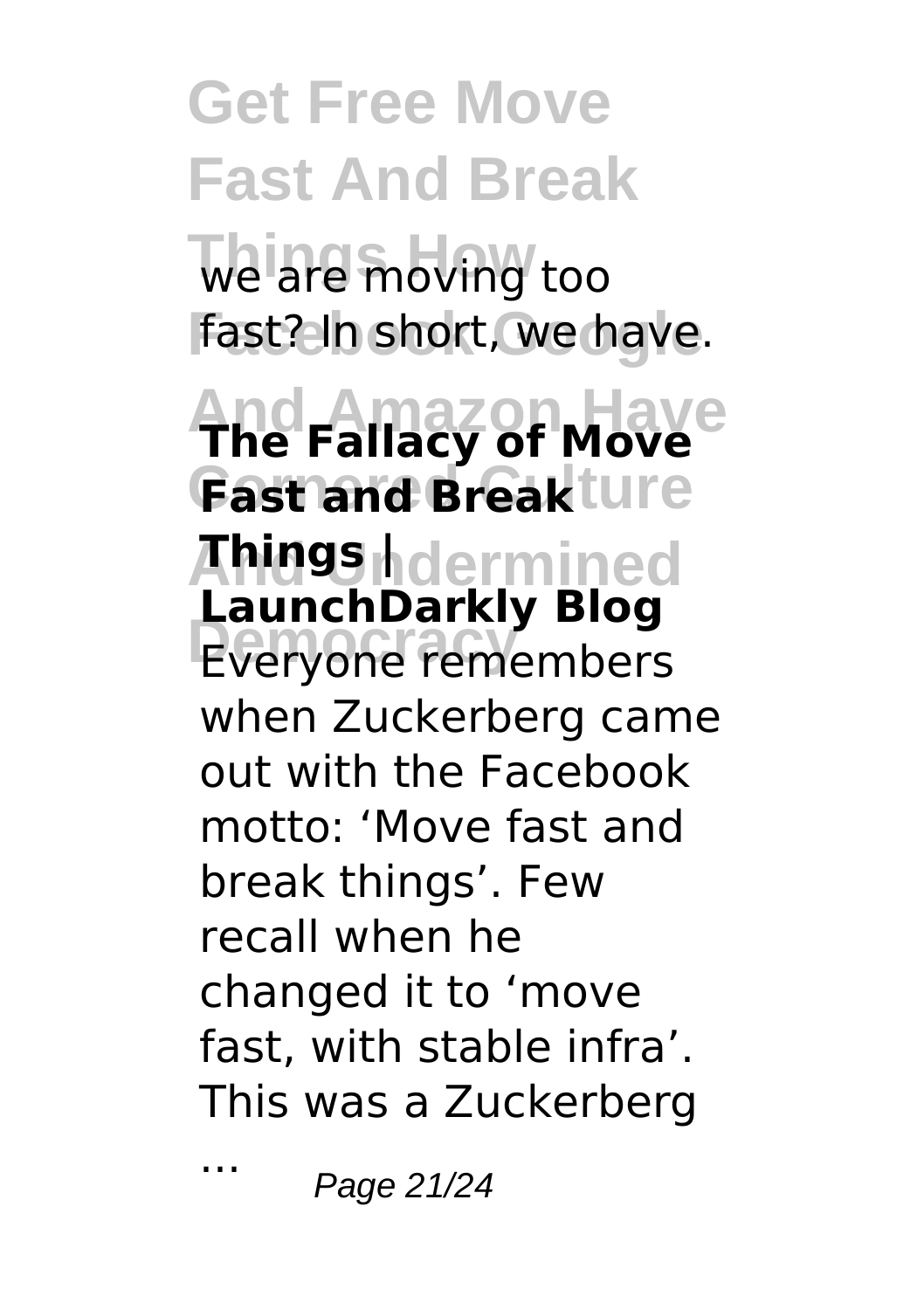### **Get Free Move Fast And Break Things How**

**Move fast and don't** *Break things with ave*<br>**cloud-native data** ... **Silicon Valley has long , been known for its "ask Democracy** permission" and "move **break things with** forgiveness, not fast and break things" attitudes, but lately it's had to reckon with the consequences of that

...

### **Research: Organizations That Move Fast Really Do**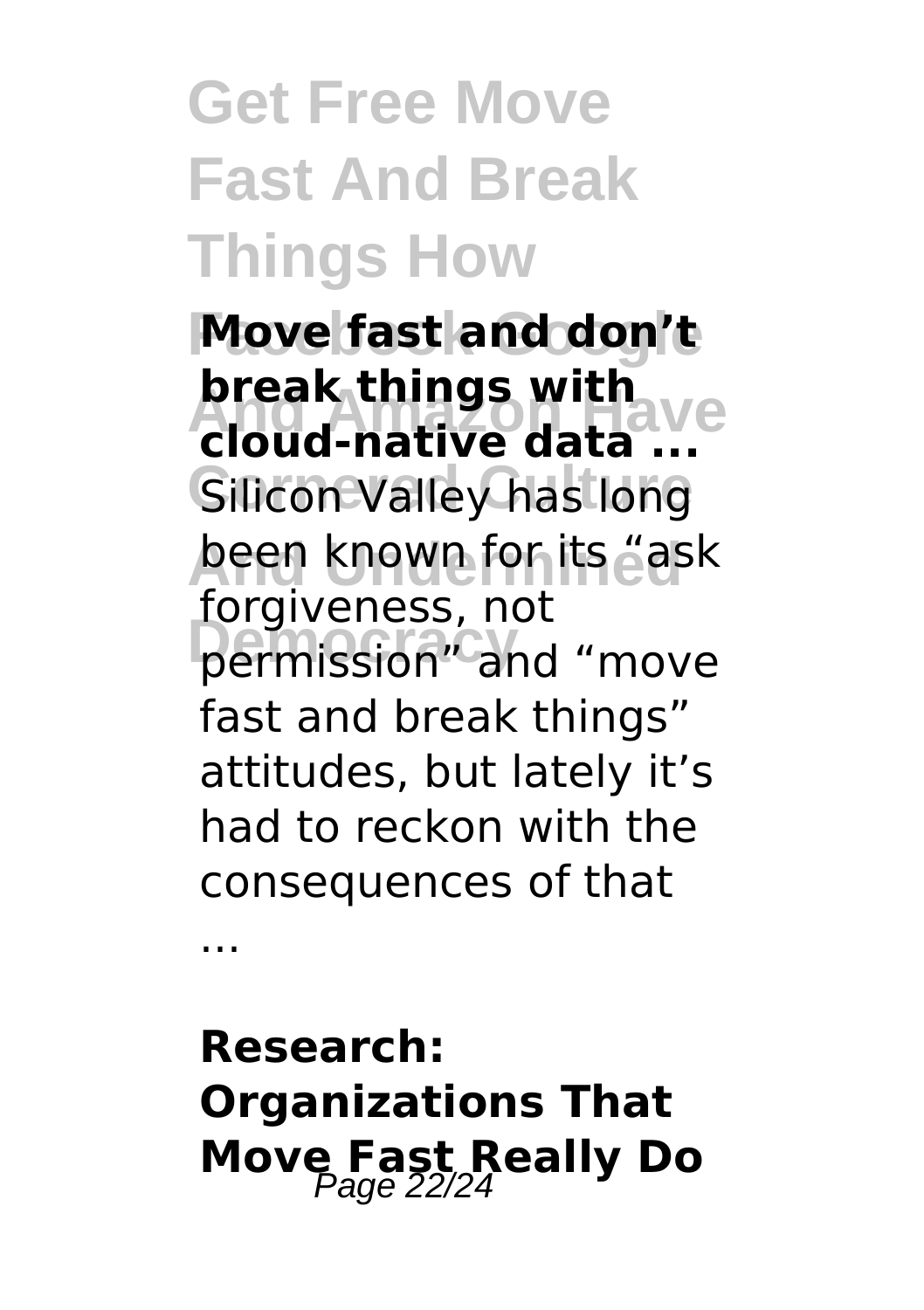**Get Free Move Fast And Break Things How Break Things** Years and years ago, a **And Amazon Have** entrepreneur named Mark Zuckerbergture **uttered the phrase, dl** things," to his little-known "Move fast and break development team. Since then, dev teams have stuck to this "move fast and break things" mantra, where fast development far outweighs dealing with a few bugs down the road. Page 23/24